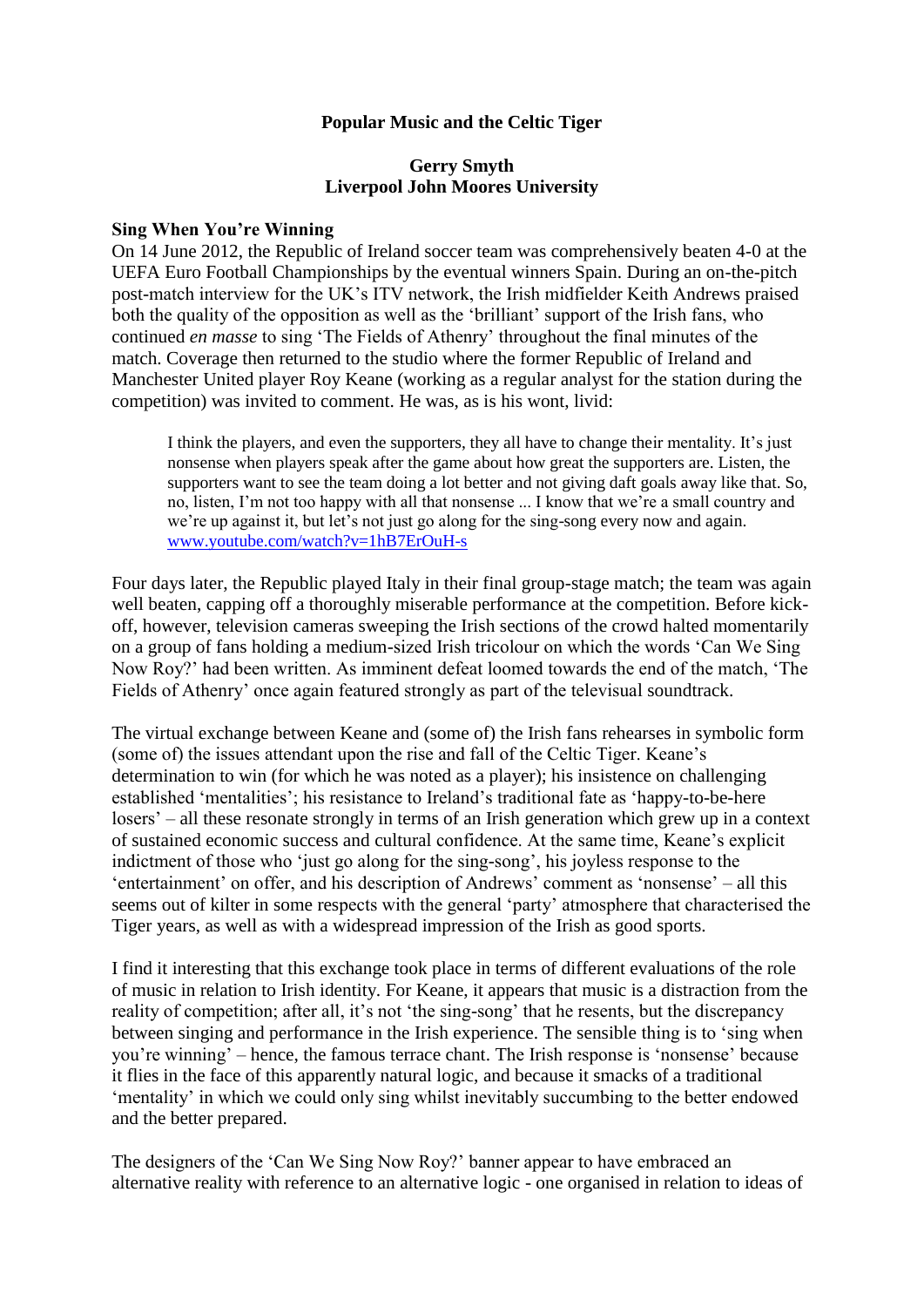performance, community participation, and a readiness 'to be' in the moment. Whereas Keane was affronted by the willingness of the Irish fans to continue singing in the face of ignominious defeat, it might be argued that the music itself was apparently an indication that those fans were in fact already 'winning' in terms of a different logic, a different reality, a different game – one from which Roy Keane, with his 'winning' mentality, would always be excluded.

In some senses, this is a very old debate in so far as it rehearses an opposition which has been troped in numerous different ways and contexts throughout Irish history. In another sense, however, it stands as a very modern (or perhaps 'postmodern' would be better) exchange, one that resonates strongly in terms of the ongoing troubled response of contemporary Irish popular music to the Celtic Tiger.

### **Uncertain Economics**

Some people like to date the onset of Ireland's decisive entry into the modern world from U2's appearance on stage at the Live Aid concert in London on 13 July 1985. That performance certainly represented an iconic moment in modern Ireland's developing sense of what it was and what it could be. If I had to choose one moment to mark the onset of a new dispensation in modern Irish history, however, one text through which to observe the emergence of a new paradigm for modern Irish identity, I would have to opt for 19 November 1991, the date on which U2 released their seventh studio album, *Achtung Baby!* That this event occurred nearly three years *before* Kevin Gardiner's famous article naming the Celtic Tiger is indicative of music's extreme sensitivity with regard to paradigmatic shifts within the systems (including the economic system) that comprise any given national formation.<sup>1</sup>

*Achtung Baby!* represented the sound of a band growing up, leaving home and embracing everything that the modern world had to offer in the way of sensory, intellectual and emotional stimulation (Smyth 2001, 159-87; Smyth 2005, 96-102). This was a radical gesture for two reasons: firstly, because up until that time U2 had deliberately and self-consciously traced the conscience of the nation from which it emerged; and secondly, because that same nation had been characterised by circumspection – not to say restriction - in precisely those areas with which the band was now looking to engage. After a decade and more in which the limits of U2's musical questing had been set by discourses of 'expression', 'authenticity' and 'truth', on *Achtung Baby!* the band courageously broached the possibility of a new aesthetics – one organised around ideas of uncertainty, performativity and the moral compromises attendant upon living in the modern world. In short, *Achtung Baby!* dramatised the existential standoff between success and failure before the Celtic Tiger rendered that dilemma a reality for Ireland itself.

U2 continued to pursue this line throughout the 1990s and into the new millennium, each new release offering (amongst other things) an indication of the directions in which Ireland's moral compass was likely to swing in response to rapidly changing circumstances. This was an effect, moreover, of both sound and words – which is to say, the themes engaged by Bono in his role as singer, and the music through which those themes were articulated and explored by the remainder of the band and the production team. Taken together, the prevailing ethos of the music is *uncertainty* with regard to all the ideas and the values that once sustained a particular view of the world. In a typically postmodernist coup, however, that very quality *can* (as the title track from 1993's *Zooropa* puts it) 'be a guiding light' – indeed, in the absence of any other credible mechanism, it *must* be (U2 1993).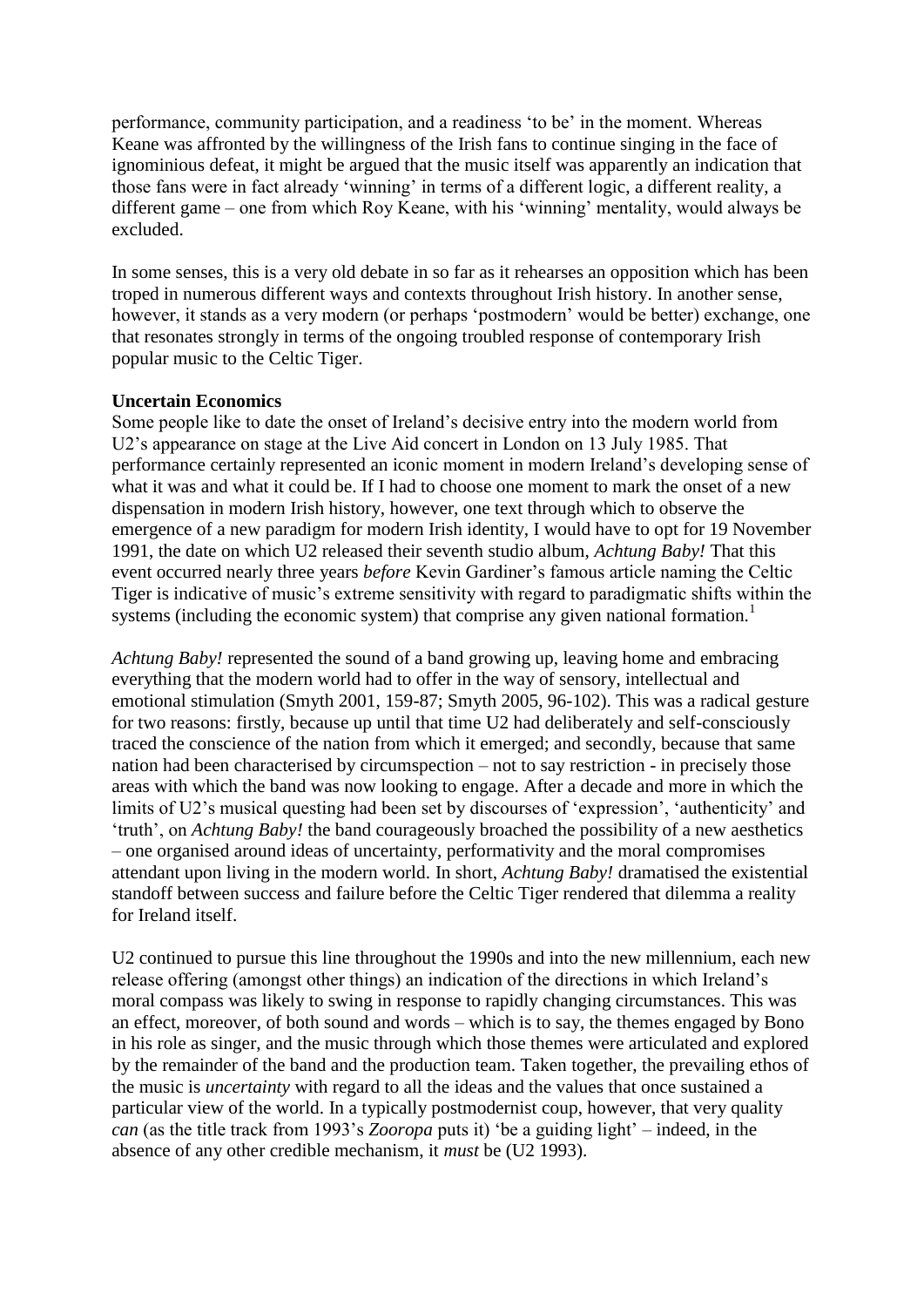I would like to suggest that the quality of 'uncertainty' as encountered in the music of U2 during the 1990s is a direct analogue in the cultural/emotional sphere of ideas relating to 'mobility', 'flexibility', even 'deregulation', in the economic/political sphere.<sup>2</sup> Beyond issues concerning the relations between the different spheres of activity comprising contemporary society, however, such a suggestion raises difficult questions - many of which turn on the difference between those small words *can* and *must*. Did the Republic embrace Tiger economics because back in the early 1990s there was no other game in town, and because, after decades of economic underperformance, those in power owed it to the nation to pursue 'success' at whatever cost in other areas of national life? Can we, from a post-crash perspective, really blame those who failed to find the 'certainties' in an uncertain world, or to ditch with such alacrity such 'certainties' as were already in place? Was the Celtic Tiger – its rise, short reign and ignominious demise – unavoidable in the 'light' of wider shifts in the global organisation of capital? Is 'uncertainty' – once so sexy and attractive – now entirely tainted, a sign of moral turpitude and cultural decadence? And if so, how long will it remain so?

In retrospect, U2's view of the benefits of 'uncertainty' (when translated into politicoeconomic discourse) turned out to be overly optimistic. It may be simply tautological to say that postmodern capitalism is a good thing when it works in your favour; nevertheless, it is a bitter lesson in logic and rhetoric that everyone in Ireland has been obliged to learn.

### **Not 'Bad'**

Like anyone born in the 1950s or early 1960as, the individual members of U2 had experience of pre-Tiger Ireland, and this has coloured their response to, and engagement, with the kind of country that emerged during and since the 1990s. After all, the band had grown up and come to maturity in a very different country – an Ireland of the 'Troubles', of determined clerical power, of cultural conservatism, social polarisation, political venality and economic malaise. This was the country described in 'Bad' in terms of 'desperation, dislocation, separation, condemnation, isolation, desolation' – an island of police and priests, heroin and emigration, moving statues and attritional war (U2, 1984). The experience of living in such a time and place afforded the band an ironic perspective on the supposedly new, supposedly 'real' Ireland that followed hard on the heels of *Achtung Baby!* and *Zooropa*.

U2 anticipated the Celtic Tiger, and in some senses provided a language with which to begin to approach and articulate the new moral and socio-economic dispensation. They were never *of* the Celtic Tiger, however, in a way that a band like The Script so clearly were. This Dublin three-piece were part of Ireland's end-of-the-century baby boomer generation, members of an elite 'Expectocracy' (McWilliams 2005, 52-67) which has been educated in, and inculcated with, a range of values and opinions vastly different from those of their parents. This is something, moreover, that is apparent in every aspect of the band's identity: lyrics, music, iconography and ethos.

Like U2 before them, on their eponymous debut album The Script tried to bridge the gap between local and general frames of reference. There are recognisable Irish allusions, such as the husband who 'hits the jar' in 'Together We Cry', and the 'Guinness' and 'Grafton Street' of 'Before the Worst' (The Script 2008). At the same time, the album is comprised of songs detailing a range of generally downbeat perspectives (pain, regret, guilt, loss) that are not nation-specific. The 'man who can't be moved' may be standing on a corner in Dublin; but he just as likely to be in Newcastle or Glasgow or Cardiff, or indeed in Boston, Sydney or Toronto. In this regard, The Script were merely working within in a long tradition of 'Irish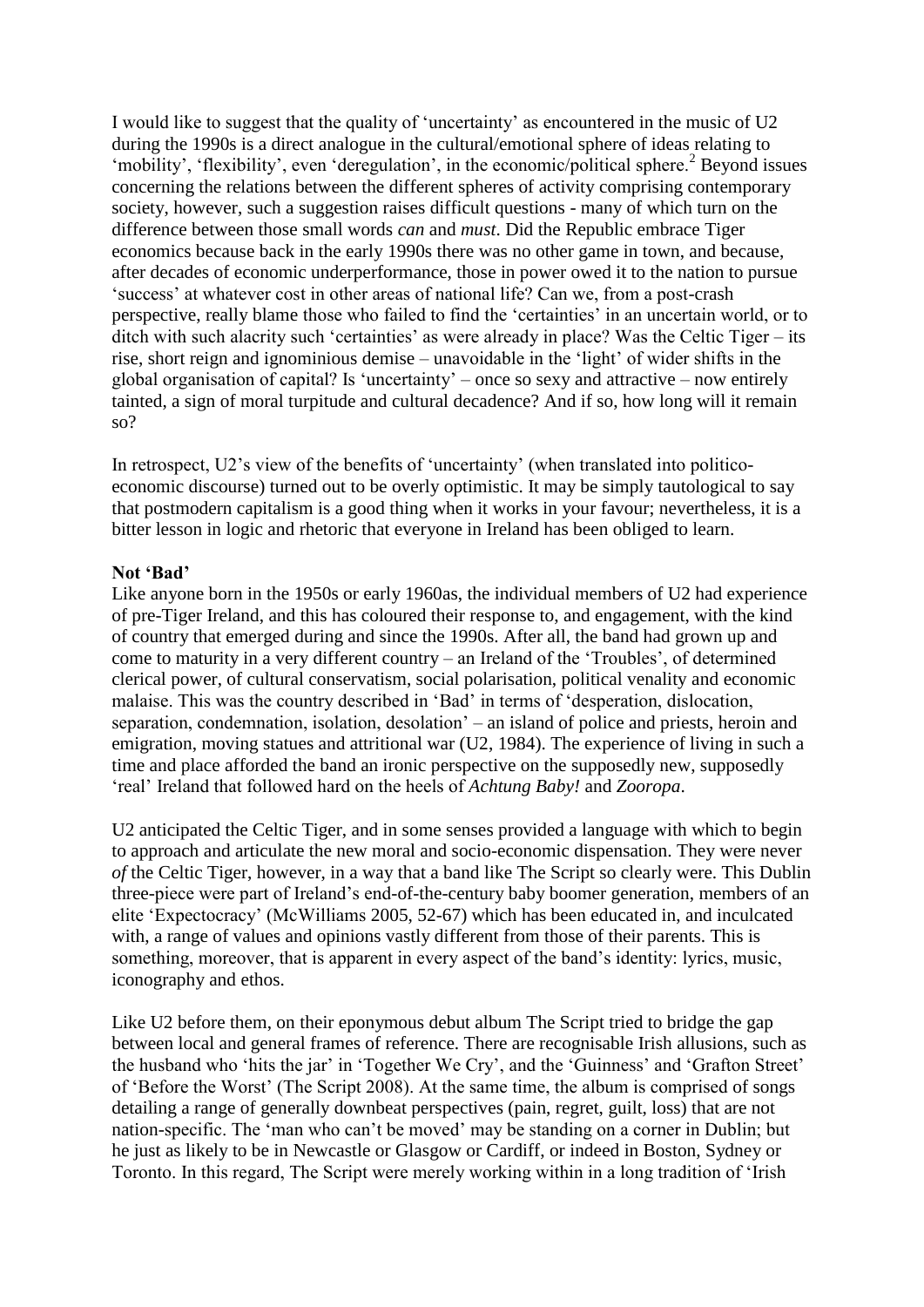popular music-makers' who have tried to negotiate the conflicting forces operating within that very designation. $3$ 

But what really signals The Script as a popular musical articulation of the Celtic Tiger is the *sound* of the music – which is to say: a studio-honed, blue-eyed R&B, the signature element of which is Danny O'Donoghue's rich, supple voice and his highly stylised vocal delivery. Other Irish acts had broached this sound previously, most notably the Dubliner Samantha Mumba in her short-lived career of the early 2000s. It is the sound of a generation that grew up listening to Destiny's Child, Justin Timberland and Christina Aguilera; for whom the discourses of American hip-hop and rap were entirely conventional aspects of the international musical soundscape; and for whom the elaborate vocal techniques evolved from earlier popular music traditions (most centrally, soul) represented the 'natural' context within which to develop a vocal interpretation.

Irish bands had been playing soul and related genres since the 1960s. The story of Belfast youth's grieved reaction to the death of Otis Redding in 1967 is well-known, and the city's close identification with that particular brand of African-American popular music must surely have influenced Van Morrison's later description of his own music as a kind of 'Irish soul'.<sup>4</sup> Later still, the fictional Commitments purveyed a brand of Dublin soul, and tried to make common cause with the genre's ideological and iconographical roots in working-class pride and social exclusion (Doyle 1987; Smyth 2009, 65-83). As in the case of the American originals, however, these sources are related to, but different in a number of key respects from, the version of R&B that began to emerge during the 1980s and became such a powerful influence on global popular music during the last decade of the millennium – the same decade that saw the emergence of the Celtic Tiger.

Of course, The Script are not a *real* R&B band (whatever that might mean). They are in fact entirely typical in so far as shades of many different popular genres and styles (even U2) may be identified in their music. Certainly, however, some of the core attitudes and assumptions of R&B have seeped into the musical, lyrical and iconographical identity of the band. Once there, they cross-fertilized with a cluster of attitudes and assumptions born of the Celtic Tiger – born, that is to say, of living in a society powered by what seemed at the time like an unstoppably successful economy. One might refer to this as a 'structure of feeling', a 'mentality', an 'ideology', a 'politics of truth', or some other designation; the point is that a society infuses the culture it produces in a myriad explicit and implicit ways; and the Celtic Tiger infuses the sound of The Script in ways that they would hardly acknowledge and would in truth probably wish to deny.

In short, the *sound* of The Script is the *sound* of the Celtic Tiger – even when the band is singing about 'bad things'. The various 'failures' articulated by the various protagonists on the first album, for example, are belied by the ideology of expectation and attainment that underpins the music itself. It is the sound of success pretending to fail. It is interesting to note, for example, that 'the man who can't be moved' is only playing the part of a homeless person, with his sleeping bag, his cardboard and his politely recalcitrant attitude towards the police. In fact, he is 'not broke', only broken-hearted; there is a hole in his heart but not in his shoes. The girl jumps on an aeroplane to stay with friends in London; the guy speeds through the dark streets in his car looking for her; the music surges, perfect in its texture and in its resonance. The generation which won tells a story about failure, and wins again.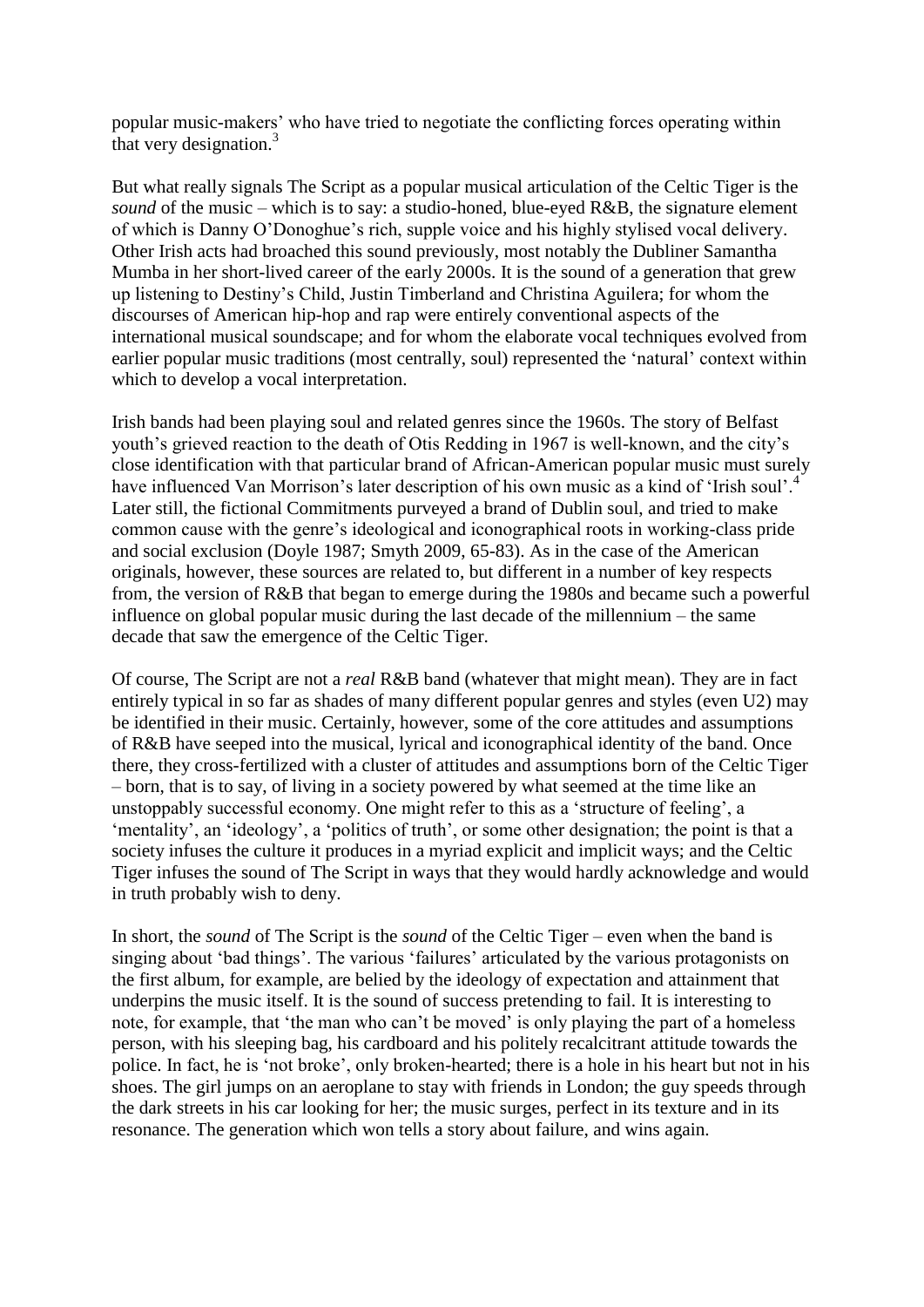*The Script* was released on 8 August 2008, a few weeks before Brian Cowen's government declared the Republic to be in recession. We all know what happened after that.

## **Dreams and Songs to Sing**

The particular song which called forth Roy Keane's ire deserves some consideration. 'The Fields of Athenry' is a modern ballad written in 1979 by Dublin singer-songwriter Pete St. John. It's set during the Great Famine (1845-50), and tells the story of a man named Michael who is transported to Australia after being caught stealing food for his starving family. The song was already familiar to Irish record-buyers through versions by artists such as Danny Doyle and Barleycorn before a version recorded in 1983 by Paddy Reilly became, for no immediately apparent reason, an Irish musical phenomenon, catching the ear of the recordbuying public and staying in the national record charts for over a year.

Since then the song has continued to grow in fame and familiarity. Not unexpectedly, many recording artists have attempted to capitalise on its popularity by recording versions in a wide range of styles.<sup>5</sup> More interestingly and more significantly, 'The Fields of Athenry' has been adopted and reproduced in a wide range of public contexts - especially sporting events. These days one may hear it sung at rugby matches, soccer matches and GAA. matches; in Glasgow and Galway, Dublin and London, New York and Boston. In England 'The Fields of Anfield Road' forms the melancholy backdrop to Liverpool Football Club's fading glory. Alongside the almost equally ubiquitous chant of 'Olé, Olé, Olé', St. John's composition was heard during the London Olympics as the euphoric soundtrack to Katie Taylor's memorable victory in the Women's Lightweight Boxing competition. The fact is that 'The Fields of Athenry' has assumed a protean profile within the international soundscape which is far above and beyond either its original context or the various attempts to capture it in textual (that is, recorded) form.

The emergence of 'The Fields of Athenry' as an Irish sporting anthem seems a strange development, especially when one considers the tragic nature of the story it relates. A multitude of nineteenth-century Irish woes are covered in three shortish verses, including poverty, hunger, subjection, separation, loneliness, imprisonment and transportation. To describe such a song as 'downbeat' would be understated; it is in fact a litany of Irish 'failures' - political, personal, cultural, economic. The piece is 'traditional' in terms of its musical discourses, certainly, in as much as it *sounds* like an Irish ballad. But it is also traditional in terms of its subject matter: a typical 'Irish' story of dispossession and defeat. St. John employs an interesting image to expedite the pathos of the narrative: young lovers dreaming and singing (real or metaphorical) songs. With the disappearance of her dreams along with her husband, however, the character of Mary is left with no songs to sing other than the lament that is 'The Fields of Athenry'.

As pointed out above, all this seems a long way removed from Celtic Tiger Ireland and its fetishisation of success in the forms of acquisition and conspicuous consumption. The question is: how did this very traditional ballad come to occupy the role it does in contemporary Irish popular culture at this particular time?

A number of possibilities suggest themselves. Firstly, it may be observed that it is usually only the chorus that is sung at these public sporting events; the verses, wherein the worst of the depredations are recounted, tend to be beyond either the ability or the ambition of largescale spontaneous choirs such as the one that sung continuously for nearly ten minutes at the end of the Spain-Ireland game mentioned at the outset of this essay. The opening word may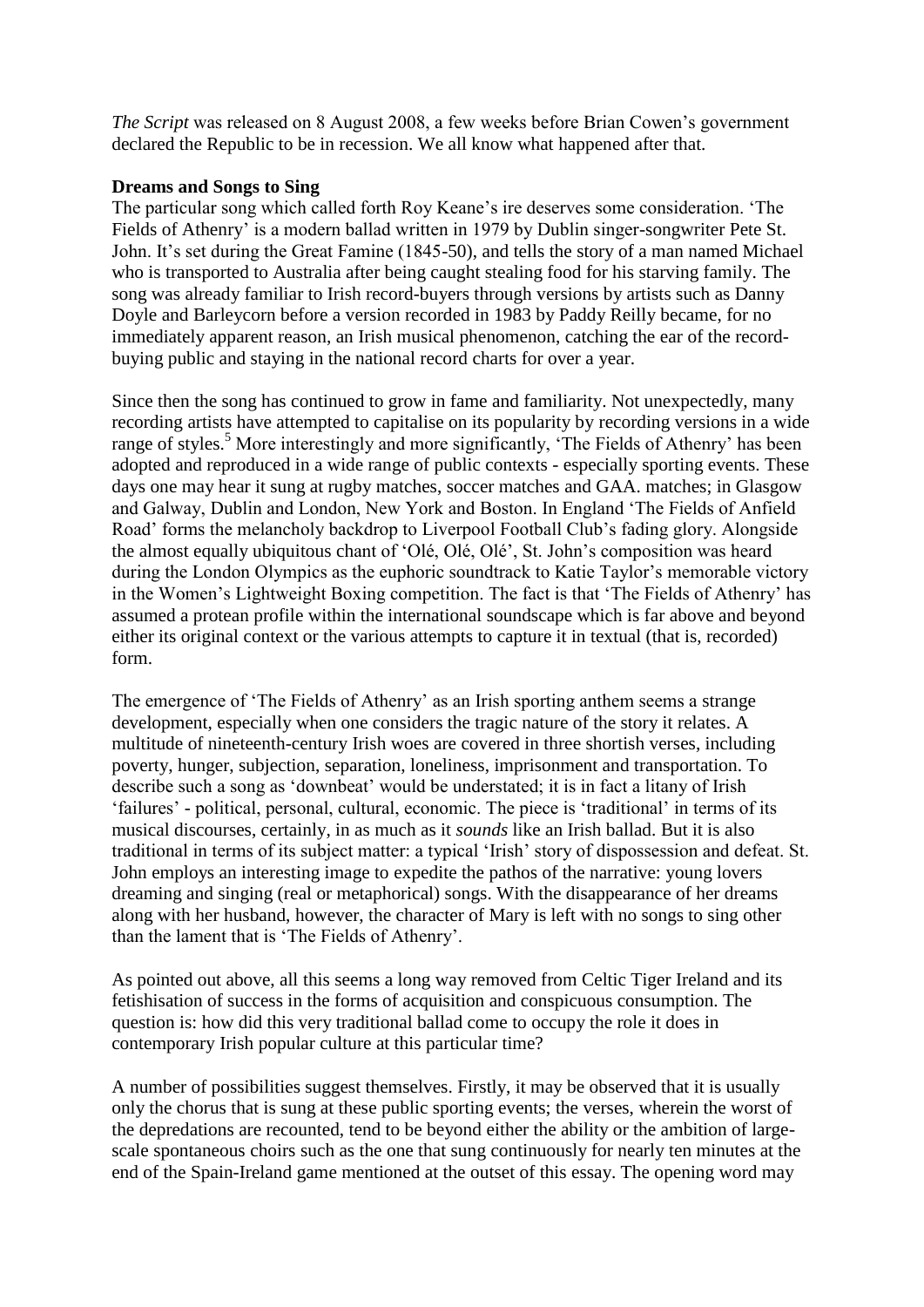be 'low', but it is in fact sung on one of the highest notes of the melody, and this creates an oddly uplifting effect which belies the downbeat lyric. Added to this is the fact that the melody as a whole always repairs to the major key in which the song is set; so, whereas the lyric offers only 'hope' as the one positive element within a landscape of despair, the melody brings the community of singers (and listeners) 'home' in a way that's both predictable and comforting. The contradiction between melody and lyric, and the semiotic predominance of the former over the latter in performance, may be one of the reasons why 'The Fields of Athenry' has been so enthusiastically adopted by a range of Irish and Irish-related sporting audiences.

Secondly, and related to this, there is the fact of the song's amenability (which it shares with most ballads) to potentially unrestricted unison performance: this means that as many people as wish to can join in. Of course, this is in the nature of modern sports-fan culture: there is no room for individual expression within a singing (or chanting) crowd. In this respect, crowd singing belongs to a form of pre-modern (or pre-modernist) cultural expression in which the community, rather than the individual, constitutes the Subject of meaning. In this respect, we might say that 'The Fields of Athenry' represents a form of communal vernacular culture which is at odds with modernist individualism, and this has helped it accrue a kind of residual value within a cultural economy in which the old and the new, the imagined past and the imagined future, existed alongside each other as powerful influences. It's this effect which qualified Celtic Tiger Ireland to be described as a 'postmodernist' society, one in which history (past, present and future) operated as an active element within the lives of all its constituent members.

So, in some sense, crowd-based unison performance of 'The Fields of Athenry' represents a form of nostalgia for an imaginary pre-Tiger Ireland. It's a way of showing that we have not forgotten who we are, or where we've come from, or what has gone into our historical development. But such is, as ever, an anxious strategy because the very performance acknowledges and confirms an ineluctable difference between then and now, between an ideal (imaginary) event located somewhere else in time and space, and the one that's occurring now, here, in the present. Irish fans were widely commended for the prolonged duration of their singing in the face of inevitable defeat by Spain. There is a sense, however, in which all those repetitions of the chorus of 'The Fields of Athenry' represents a kind of hysterical response to trauma – not the trauma of immediate sporting defeat, but the trauma of separation (rehearsed again and again with every repetition) from the community's formative experience.

### **OMG You Guys!!!**

One piece of music that did not feature in the repertoire of the Irish fans at the UEFA 2012 competition was 'Put the Green Cape On', a charity single released by the pop phenomenon known as Jedward. This was a remix of 'Lipstick', the song with which that group represented Ireland at the Eurovision Song Contest in 2011. Written by Irish radio DJ Colm Hayes, the new lyric extols the virtues of the Irish football team, and invites the listener to join an army of green-caped super-supporters in order to put 'Europe on the run' and help Ireland win the competition. The minor key and high tempo give the record a martial feel which is in keeping with the lyric's mock-heroic pretentions. The vocal is a highly-modified unison performance by the two singers which relies for effect not on traditional performance values of 'interpretation' or 'expression' but on studio-honed editing, especially in the areas of timing and tuning.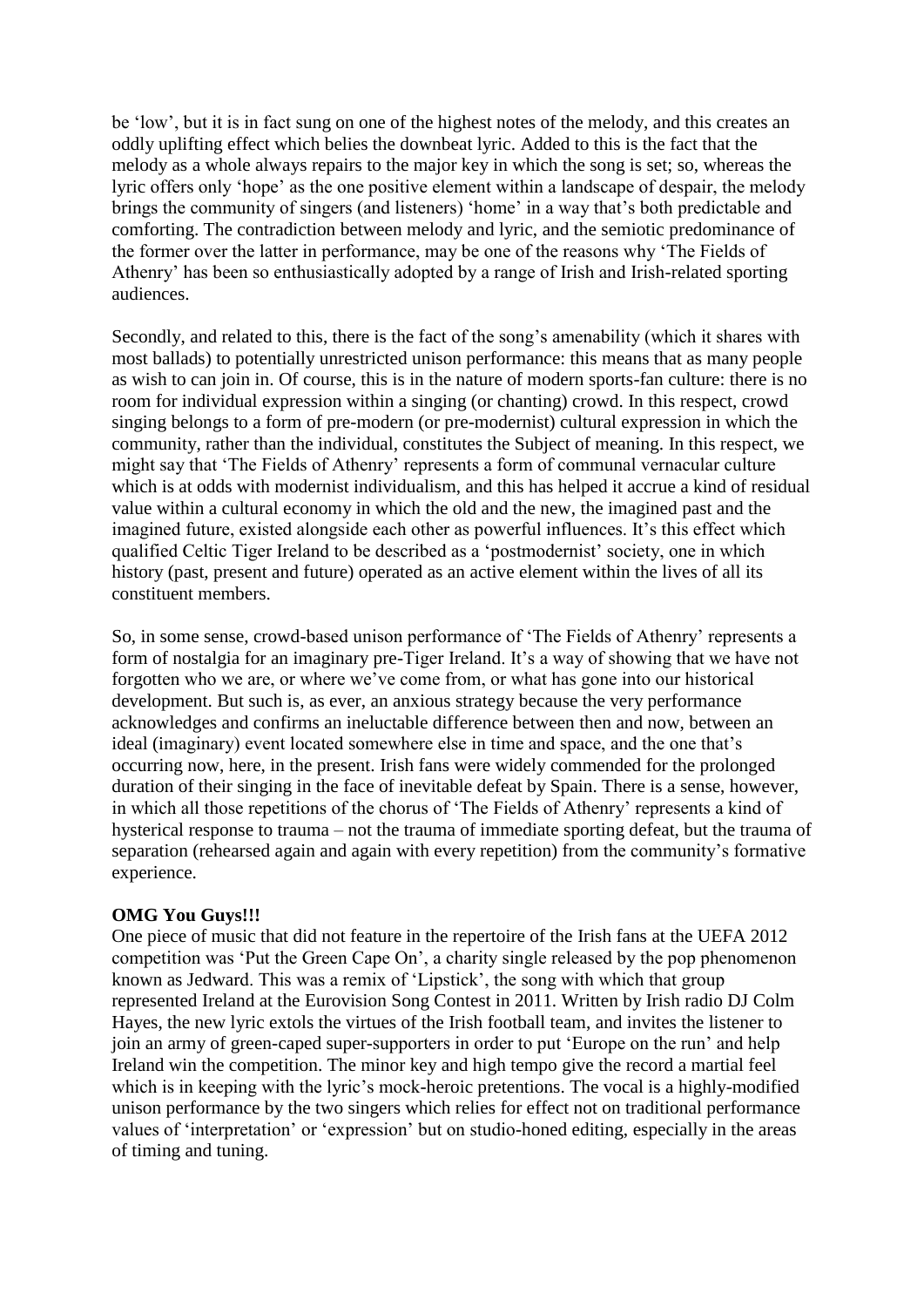There was no sign during the team's three games at UEFA 2012 of 'Put the Green Cape On' replacing either 'The Fields of Athenry' or the traditional chant of 'Olé, Olé, Olé' (which it references in its own lyric) as a performance option for Irish fans. This may have been because the song was not conducive to mass performance, but it is more likely to have been a reflection of the distance between the aesthetic values of (Irish) football and the particular kind of popular music with which that particular group is associated. The fact is that Jedward tend to polarise opinion in Ireland, with the majority tending towards a negative estimation of their worth as performers and as representatives of modern Irish identity. And yet, there are qualities in their music, in their image and even in their composite personality which suggest something of the essence of the Celtic Tiger (even though they emerged only after the demise of that phenomenon). Indeed, from the perspective of modern Irish society 'Jedward' asks more questions of us than we could ever ask of them.

'Jedward' is the name assumed by identical twin brothers John and Edward Grimes, born ten minutes apart in Dublin in 1991. They first emerged into public view in 2009 when they appeared on the British talent show *The X Factor*. Although they did not win, the brothers won the support of Irish impresario Louis Walsh (who featured as judge and mentor on the show), and under his management they have gone on to develop a strong media presence in both Ireland and the United Kingdom. At the time of writing Jedward have, amongst other things, released three albums, represented Ireland at Eurovision on two occasions, and appeared on numerous television programmes, including their own day-time children's show. The twins' semiotic signatures – extended blond quiff and 'OMG!' salute – are ubiquitous, like a colourful rash all across television, radio and internet. Like it or not, dear reader, we are all to some degree or other inhabitants of 'Planet Jedward'.

I remarked above that the sound of The Script *is* the sound of the Celtic Tiger; as an addendum it might be observed that the soul of Jedward *is* the soul of the Celtic Tiger young, brash, loud, four eyes focused firmly on the prize, 'talented' principally in the ability to exploit all available systems (tax laws on the one hand, technology on the other) in pursuit of the underlying goal. One senses a canny intelligence behind all the posing and the inane chatter; if this is partly the presence of Louis Walsh, the influence of two well-educated, middle-class, highly-focused young men should not be discounted. Growing up in the era of hugely successful Irish pop acts such as Boyzone and Westlife, Jedward's ambitions were further expedited by the advent of mass-market 'Talent TV' and so-called 'Celebrity' culture – genres for which the twins might have been invented.

There is at the same time a kind of hollowness at the heart of the Jedward enterprise, one which echoes the society that produced them, and which produces a kind of anxiety that is above and beyond the mere antipathy their work excites in so many. John and Edward never really 'say' or 'sing' anything; their words are always 'exclaimed' or 'quoted' in a kind of faux-American accent, with an affected intonation as if every enunciation were of seminal significance. One of the effects of this is to create the impression that there is no distance between the reality the boys inhabit and the various realities into which they project themselves as singers and personalities. The anxiety arises in the first instance from the listener's uncertainty as to whether this is ironic or 'real' – that is, whether the imaginary quotation marks constitute the reality within which 'Jedward' exists, off-screen as well as on, off-mic as well as on. And if 'Jedward' are real, does this extend to the society that produced them, as well as to the subjects – you, reader, as well as I – that have an investment of some kind or degree in that society?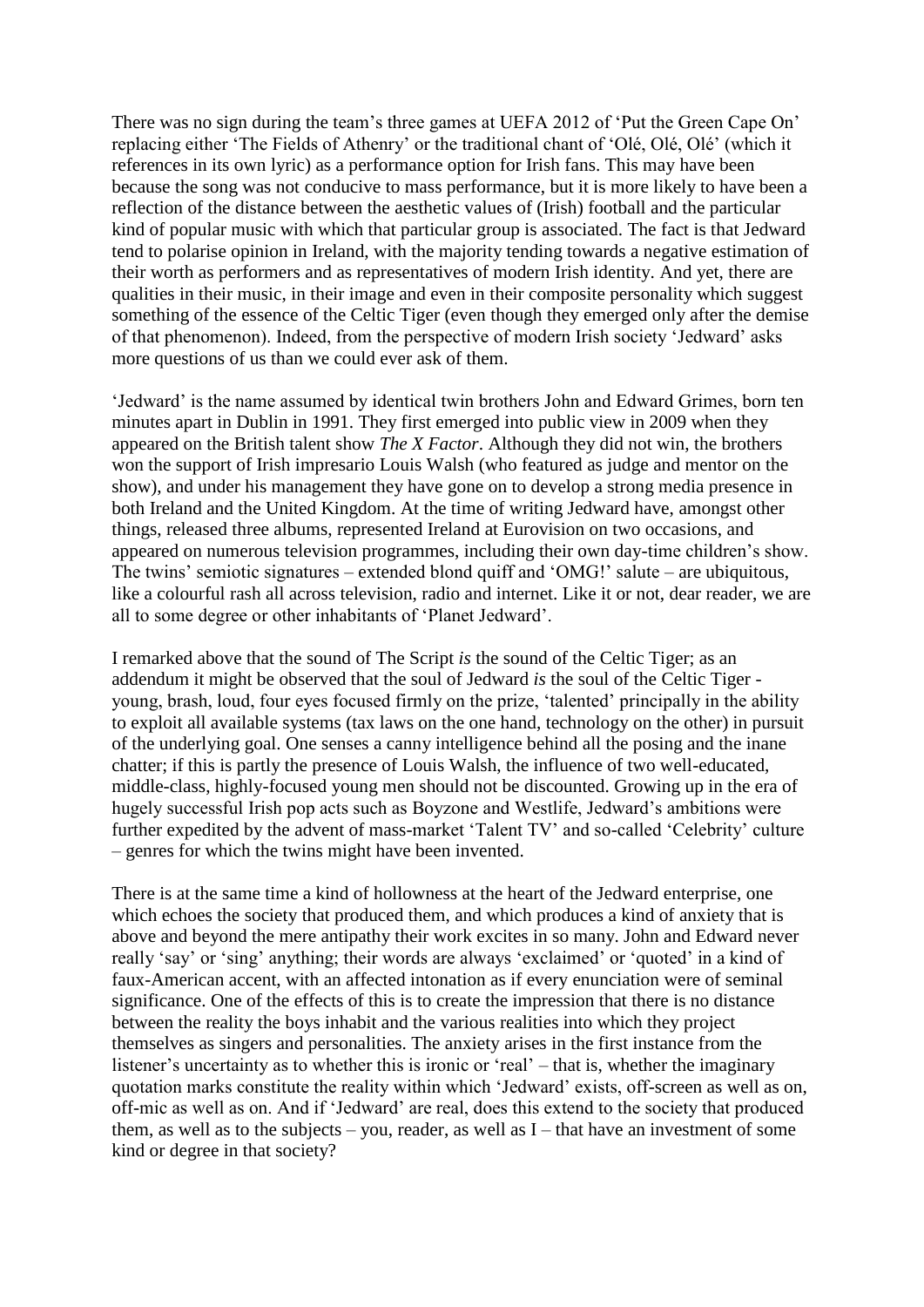To employ a different metaphor, Jedward's mask is only maintained with an effort that becomes increasingly obvious the more one is exposed to them. This creates a mood of hysteria - one in which the listener / watcher is implicated - as if everything is constantly on the brink of collapse, and only perpetual movement (of body and language) and a kind of willed ignorance can keep the whole edifice from imploding on its own essential absence. Such an image brings us back once again to the Celtic Tiger.

#### **Conclusion**

One of the lines in 'Put the Green Cape On' exhorts the reader to 'forget the bank bailout'. No doubt that is precisely what the travelling Irish fans were attempting to do; although how people from a country in deep recession managed to pay for travel, accommodation, subsistence and tickets, and what they faced when they returned, are matters worth considering. In the meantime we might observe that this particular line represents a moment of acknowledgement between the world of popular culture – in particular, the world of popular music - and the economic realities which determine all our lives. Such moments were once rare enough in contemporary Ireland. For the majority of people, after all, popular music is that to which you turn precisely in order to forget about such realities. Popular music appears to remind us that humankind does not live by bread alone, and that there are species of emotional and spiritual experience which remain impervious to merely material concerns.

The truth was always very different, of course. Indeed, I would contend that there is no area of popular culture that is more mediated by economic reality than music; as a consequence, there is no area of popular culture that is more politically sensitive than the music that is consumed by the mass of the population. As Jacques Attali has written: 'Music, the quintessential mass activity, like the crowd, is simultaneously a threat and a necessary source of legitimacy; trying to channel it is a risk that every system of power must run (1985, p. 14). The burden of this essay has been that it is precisely in the channelling of its popular music, and in the various risks (aesthetic, psychological, material) attending such an activity, that the reality of the Celtic Tiger and its aftermath continues to be most fully and most sensitively engaged.

In an article written during the heyday of the Celtic Tiger, I offered a definition of music (following Attali) as the political organisation of noise. 'We ignore music at our peril,' I claimed, 'for at the same time as it affords us the most accurate impression of *how things are*, it offers us the most enabling impressions of *how things might be* - for good *and* bad, in sickness *and* in health' (2004, 10, original emphases). I claim no prescience (although the references to 'bad' and 'sickness' came home to roost sooner than probably anyone expected), but the main point holds good: U2 may have become tragically unfashionable; The Script may have discovered a new kind of Irish-American sound; 'The Fields of Athenry' may have been converted from sentimental ballad to sporting phenomenon; and Jedward may be nothing more than a bad joke. For those with ears to hear, however, somewhere amongst all this music may be discerned echoes of our recent past and our imminent future; somewhere amongst all this noise we should be able to get an idea of how we got where we are and of where we might be heading.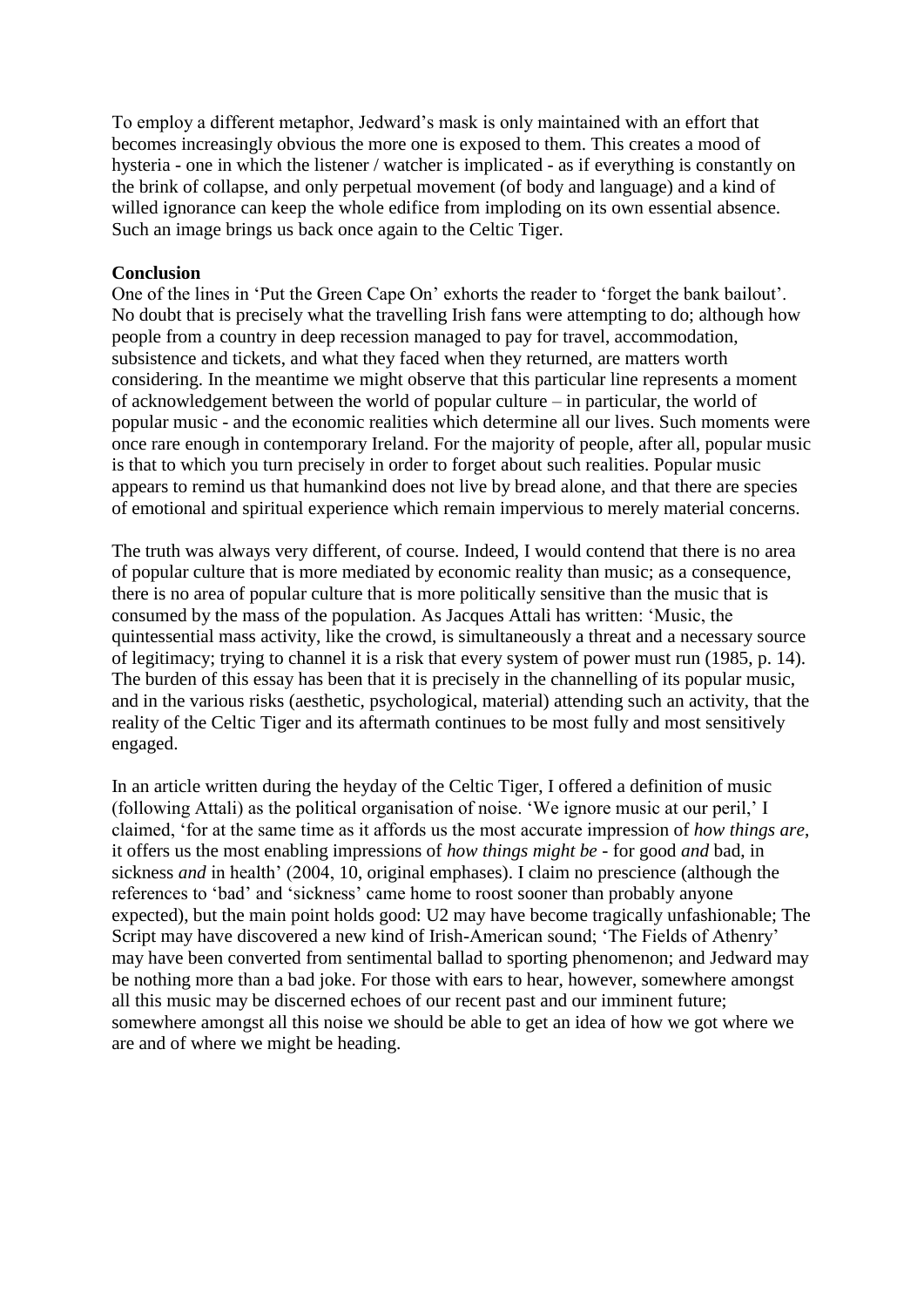# **Notes**

1 In *Noise: The Political Economy of Music*, trans. Brian Massumi (1977; Manchester University Press, 1985), Jacques Attali writes: 'Music is prophecy. Its styles and economic organization are ahead of the rest of society because it explores, much faster than material reality can, the entire range of possibilities in a given code' (p. 12).

2 In *The Condition of Postmodernity: An Enquiry into the Origins of Cultural Change* (Oxford: Basil Blackwell, 1989), David Harvey defined postmodernism with reference to 'the emergence of more flexible modes of capital accumulation and a new round of 'time – space compression' in the organization of capitalism' (p. vii).

3 See Smyth, *Noisy Island*, pp. 30-45, on the pattern which saw an early generation of Irish popular musicians (such as Rory Gallagher, Van Morrison and Thin Lizzy) seek their success in the UK and elsewhere.

4 In Nuala O'Connor's *Bringing It All Back Home: The Influence of Irish Music* (London: BBC Books, 1991), Morrison is quoted as claiming 'that soul music originally came from Scotland and Ireland' (p. 6). I am grateful to the poet Gerald Dawe for the story regarding Belfast's response to the death of Otis Redding.

5 'The Fields of Athenry' has featured in the stage shows of international artists such as Bruce Springsteen and Take That.

# **Works Cited**

Jacques Attali, *Noise: The Political Economy of Music*, trans. Brian Massumi (1977; Manchester University Press, 1985)

Roddy Doyle, *The Commitments* (1987), vol. I of *The Barrytown Trilogy* (Minerva, 1992)

David Harvey, *The Condition of Postmodernity: An Enquiry into the Origins of Cultural Change* (Oxford: Basil Blackwell, 1989)

Jedward, 'Lipstick' (Universal Music Ireland, 2011) --- 'Put the Green Cape On' (Universal Music Ireland, 2012)

David McWilliams, *The Pope's Children: Ireland's New Elite* (2005; London: Pan, 2007)

Nuala O'Connor, *Bringing It All Back Home: The Influence of Irish Music* (London: BBC Books, 1991)

The Script, *The Script* (Sony, 2008)

Gerry Smyth, *Space and the Irish Cultural Imagination* (Basingstoke: Palgrave, 2001) --- 'Introduction: The Isle is Full of Noises - Music in Contemporary Ireland', in Gerry Smyth (ed.) *Music in Contemporary Ireland: A Special Edition of the Irish Studies Review*  12.1 (April 2004), 3-10

--- *Noisy Island: A Short History of Irish Popular Music* (Cork: Cork University Press, 2005)